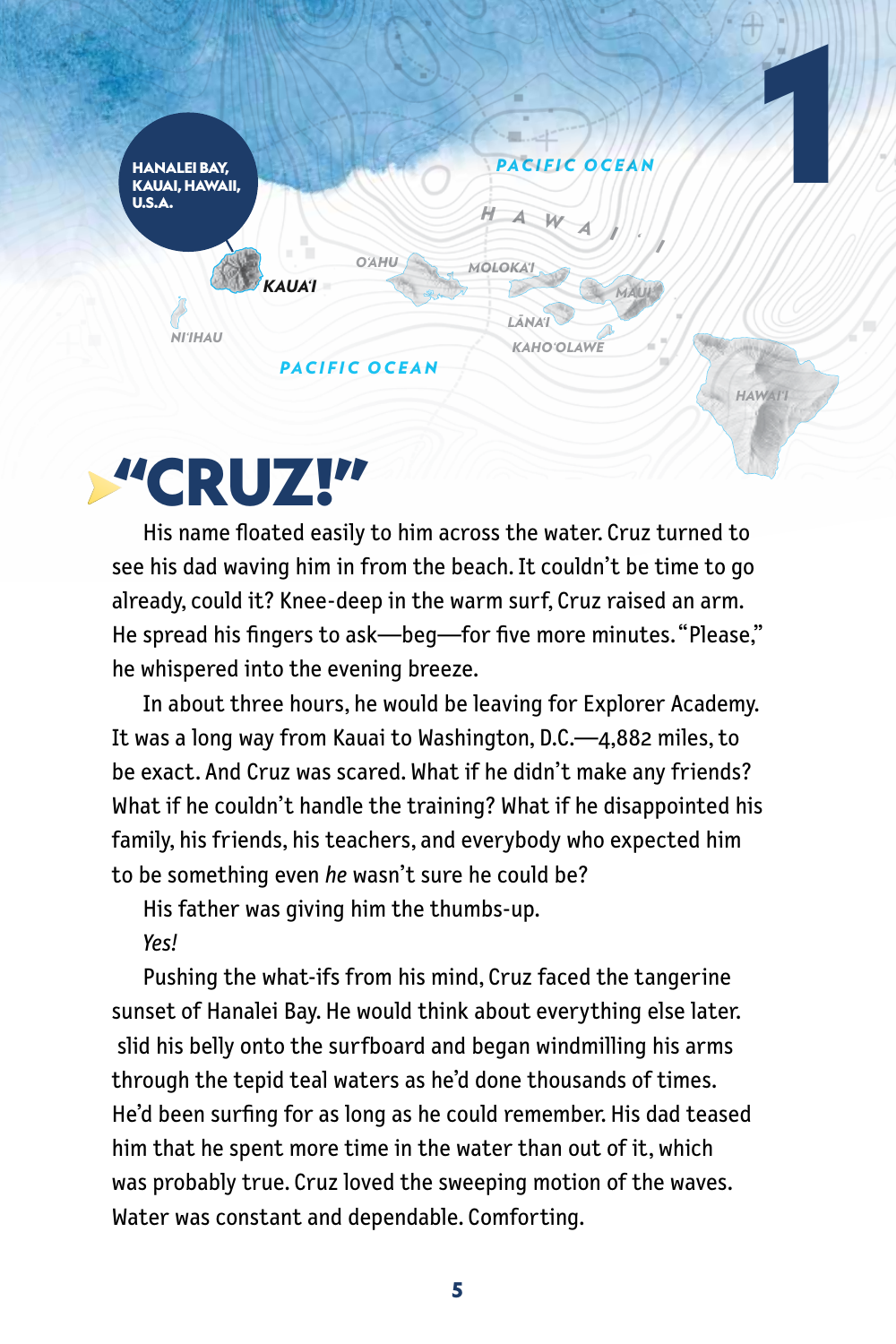Approaching the break, Cruz grasped the sides of his surfboard. He pushed the nose underwater in a smooth duck dive and the swell passed over him. Surfacing, he paddled out a bit farther and cut a 45-degree turn that put him parallel to the beach. Lining himself up with the end of the long pier, he sat up and straddled his board, legs dangling. He liked the take-off zone. It was "the calm before the ride," as Lani liked to say. Bobbing like this, he could think about anything or nothing. The choice was up to him. On his last day at home, Cruz didn't want to think. He wanted to feel. He wanted to feel every sensation. And remember.

To his left, beyond the crescent-shaped inlet, rose the emerald peaks of the mountains on the northern shore. In the fading light, it was easy to pick out the white waterfalls cascading down the creases of the hills. Cruz spotted his dad walking through the parking lot—geez, sailboats 20 miles offshore could probably see that crazybright yellow-and-blue-zigzag shirt. His father would be headed back up to the Goofy Foot, their surf shop, to close for the night. Cruz glanced right, into the deep orange sunset. It was as if the glowing orb had rolled out a carpet of light across the ocean for him, just to say goodbye. He was sure going to miss this place.

"You don't have to go, you know," Lani had said last spring when he'd told her he'd been accepted into the Academy. Her words stung. Lani was his best friend—the one who always found the silver lining. Not that he blamed her. They had both applied to the school, yet only Cruz had been accepted. It had come as a shock. He had thought Lani surely would have been chosen over him—she was so much smarter and more creative. But then the certified letter had arrived. For *him.* It was impressive, with its fancy parchment paper and shiny gold seal.

## Dear Cruz Coronado,

**PLOREF** 

Congratulations! The Society is pleased to extend to you this invitation of admittance to our elite Explorer Academy. Upon acceptance, you will be inducted into the next class of young explorers and given the rare privilege of learning firsthand from a faculty of the world's most renowned scientists, explorers, conservationists, photographers, and journalists as you travel to historic and majestic locations around the globe. We select only those candidates of the highest caliber for this prestigious honor.

We ardently await your response.

Cordially. Reging M. Hightower, Ph.D. **Explorer Academy President** 

Cruz's aunt, Marisol, who taught anthropology at the Academy, said they only accepted 25 or so students per class from around the world. It *was* quite an achievement to be admitted. Still, Cruz wondered, had he earned it? His aunt had likely pulled a few strings to get him in. Or it could have been offered out of guilt. Cruz's mom also once worked at the Society—she had been a neuroscientist with the Synthesis, its scientific arm. Seven years ago, there was a bad accident in her lab. It had taken her life. Another Synthesis scientist, Dr. Elistair Fallowfeld, had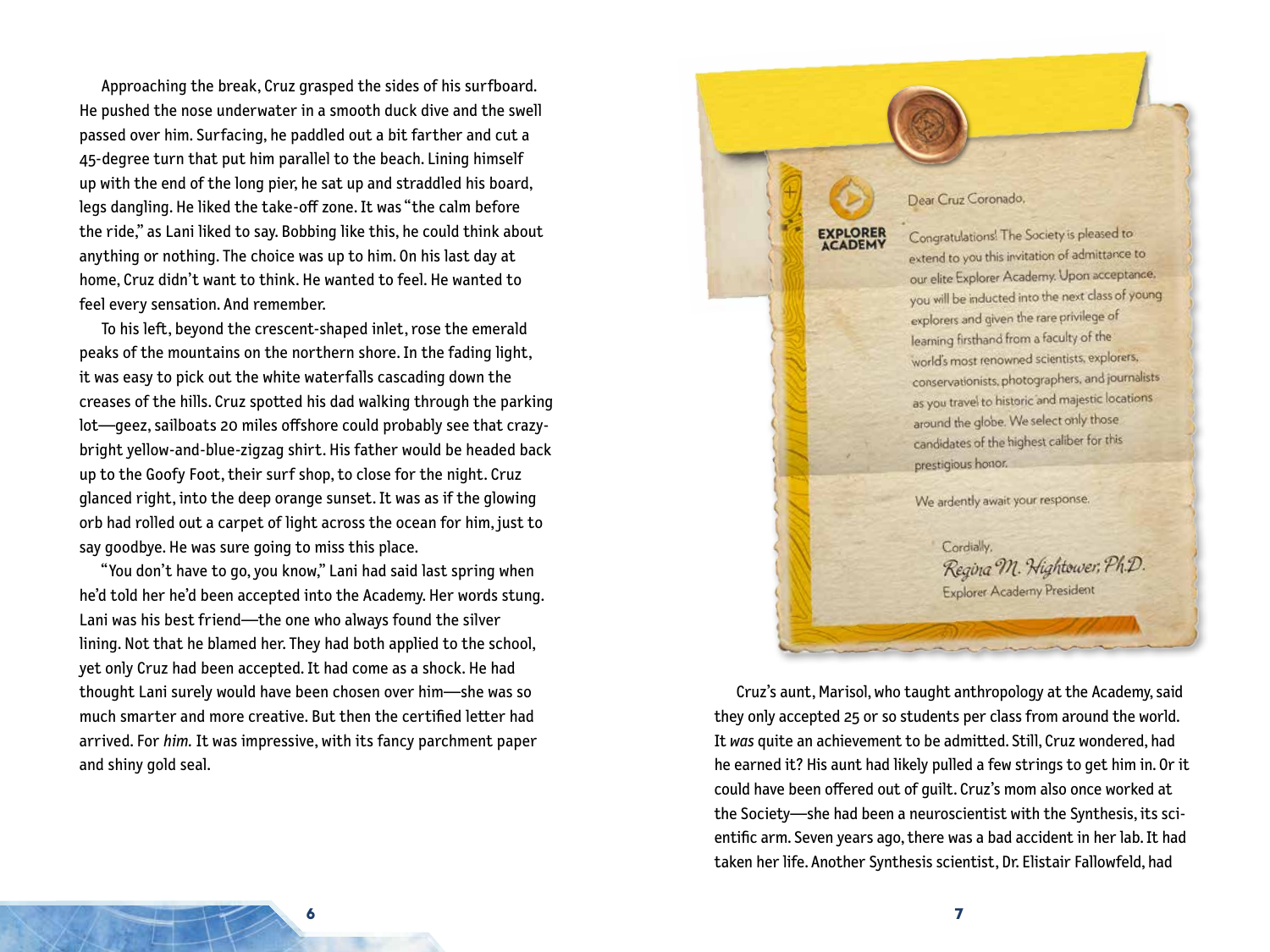also died in the tragedy. That's all anyone would tell Cruz and his family. That, and his mother had been in the wrong place at the wrong time. Cruz hated that saying. Isn't everyone who accidentally dies in the wrong place at the wrong time?

"I thought the plan was for us to go to the Academy *together,*" Lani had said to Cruz.

"Yeah, but Aunt Marisol thinks—"

"Of course your aunt wants you to go now. She's going to be there. What do *you* think?"

Cruz knew Lani had wanted him to say he would ask the school to let him wait a year. That would give Lani another chance to apply. He wasn't sure that was a good idea. Cruz was afraid if he didn't go this year they'd never invite him again. There was something else, too. A feeling. No, it was more than a feeling. He couldn't explain it—he only knew he had to obey. "I think ..." His breath had caught. "I think I want to go now."

Lani had thrown her hands up. "That's it, then. Fine. Go."

"Don't be mad. We'll still be able to see each other whenever we want, even when I go aboard *Orion.*"

She'd raised a suspicious eyebrow. "Right. Like you're really gonna call me from the explorers' ship halfway around the world."

"Why not? I'll have Mell."

"They're letting you take your MAV?"

Mell was Cruz's honeybee drone, a micro air vehicle (MAV) no bigger than his thumb. It was a gift from his dad last year after Cruz had sprained his knee, so that he would still be able to "see the surf, even if he couldn't feel it." Turned out, he'd only missed a few days of surfing.

"Uh-huh." Cruz had given her a smirk. "See, it won't be so bad. I can give you the scoop on what it's like so when you get in next year you'll be set. All we have to do is pretend you're in your room and I'm in mine, instead of—"

"Half a world away," she'd said wistfully, yet she had been twisting her hair—a sign of surrender.

"Come on, Lani," he had pleaded. "I need your support."

"Okay, okay, but you'd better stay in touch or so help me I will track you down all the way to the North Pole, if I have to."

She wasn't kidding. If Cruz had learned anything it was that when Leilani Kealoha said she would do something, she meant it.

"Absolutely," he'd said. "Easy as Dad's guava pie." She had folded her arms. "You know I hate pie." Girls.

There! Cruz spotted his wave. Dropping his chest, he flattened himself against the board. As the swell rolled in behind him, Cruz turned for shore and paddled hard. His strokes were strong and deliberate. Timing was key. Pop up too early and he'd miss the crest. Go too late and he'd wipe out. Cruz could feel the surge growing behind him.

*Almost time. Just . . . a few . . . more . . . seconds . . .*

When he felt the tail of his board begin to lift, Cruz arched his back, pushed off with his hands, and planted his feet under him—right foot in front and left foot in back, in goofy foot position. Most right-handed people surf with their left foot in front, but not Cruz. Slowly, he lifted himself into a low crouch. The moment the wave broke under him, he let go of the board and rose, arms out for balance. Cruz felt the familiar smooth glide of success. He'd hit the crest perfectly!

"Woo-hoo!" he yelled, angling the board inward. Mist sprayed his face as he made a sweeping S pattern through the curl of water. Cruz shifted his weight, skimming left, then right, then left again to ride the swirl as fast and as far as he could. Surfing made him feel powerful. Free. Invincible! If only the feeling lasted longer than a TV commercial. Cruz rode the wave inland until it dissipated into foam. Reaching for the Velcro strap on his ankle that tethered him to his board, his hand hesitated. It hadn't been five minutes, had it?

## *Maybe one more run . . .*

Charging back into the foam, Cruz tossed his board into the water, hopped on, and paddled out past the break. As before, he scooted upright to straddle his board. Cruz was lifting his left foot

8 9 9 9 9 9 9 9 10 11 12 13 14 15 16 17 17 18 18 19 19 10 11 12 13 14 15 16 17 17 17 17 17 17 17 17 17 17 17 1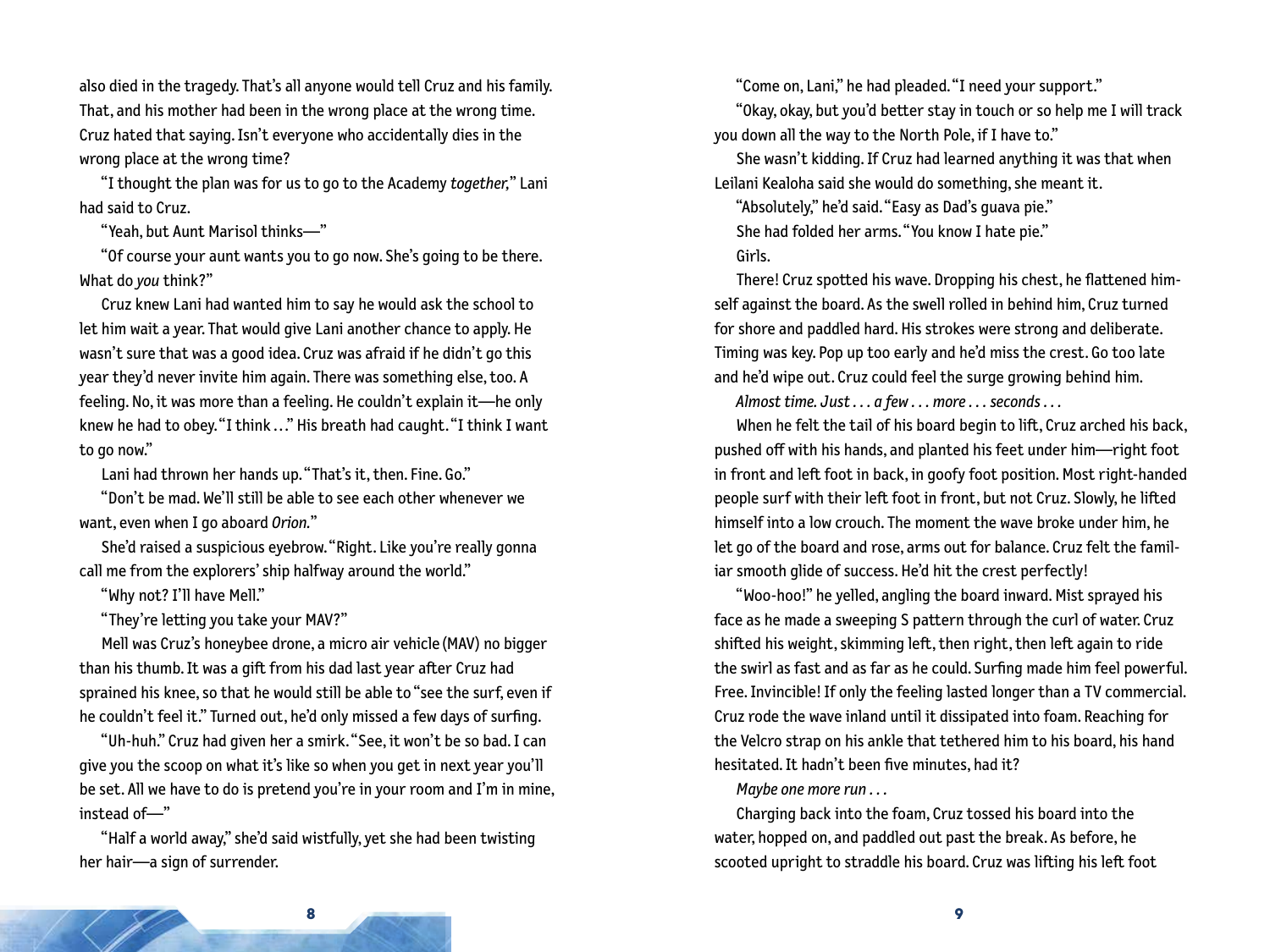

to double-check the ankle strap of the leash when he felt a tug on his right heel. It wasn't a swish, like a fish or turtle passing. It was a good pull. And it could mean only one thing: shark! Cruz tried to slide to the left side of his board, away from the shark, but it had a firm hold on his ankle. He was being dragged down, away from the surface.

*Don't panic! KICK!*

Cruz clung to his surfboard, the only thing that would keep him afloat, and kicked with all his might. If he could manage to turn around, he could use the board to bop the shark on the nose and break loose. As he struggled, a million thoughts raced through his head.

*Stupid! Sharks feed at dusk. You should have gone in when Dad called. You're not supposed to drown. Stupid!*

He was swallowing water. He couldn't breathe. *No. No! NO!*

The words pounded in rhythm to his heart.

He would not die this way.

With his lungs burning and his energy waning, Cruz twisted his body in one last effort to strike a blow. He lashed out and his fist hit some thing smooth and hard. Bubbles swarmed around him. He saw a yellow snake. No! A tube. This was no shark. It was a person! His thrashing had knocked the air hose loose from the diver's tank. Cruz felt a sharp pain in his ankle and then, suddenly, he was free! Through the bubbles, he caught sight of a pair of fanning fins. The diver was moving away.

Cruz stroked for the surface, his chest on the verge of exploding. He pushed his arms up through the water, up and out, up and out. He kept his feet moving, kicking, kicking, until finally he breached the surface. Cruz gulped as much air as his lungs could handle. Treading, he spun around, his eyes darting from the pier to the beach to the horizon and back. He did several circles, but didn't see anyone nearby.

*Take it easy. You're okay. He's gone. You're okay.*

Cruz flung his arm behind him, groping for his surfboard, still tied to his leg. He tried to slide it under his body but was shaking so much it took him a few tries to do what usually came naturally. Clutching his